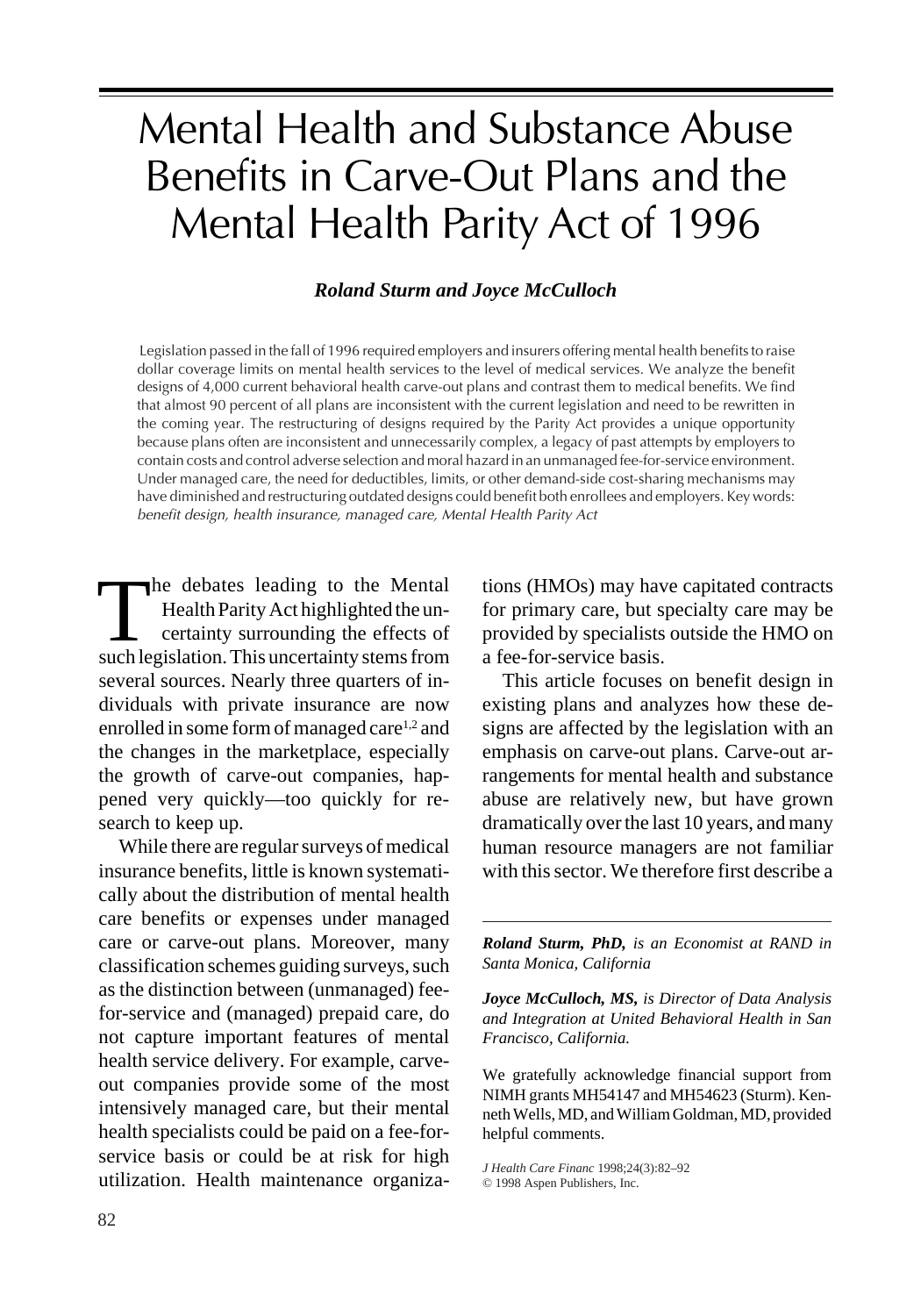carve-out mental health care setting before analyzing typical benefit structures in 1996.

Although the Parity Act is very limited in scope, we find that almost all existing benefit designs that include mental health are incompatible with the Parity Act and will have to be redesigned in 1997. Thus, the Parity Act will affect most human resource and benefit managers in the private insurance sector. This provides a unique opportunity to streamline benefit designs that often were continued from an unmanaged fee-for-service environment and therefore display a complexity of demand-side cost-sharing mechanisms (deductibles, copayments, limits) that may no longer be needed under managed care. However, we also notice that the vast majority of carve-out contracts offer both mental health and substance abuse benefits, often with identical benefits, and there may be a decoupling of benefits, an important issue that may have been overlooked in policy discussions.

# **Managed Care and Mental Health Carve-Outs**

One of the biggest mental health insurance market changes in the 1990s was the growth of mental health carve-out contracts. Under carve-out contracts, a health insurance purchaser (typically an employer) "carves out" certain types of benefits from a general medical plan. Although carve-outs could exist for many conditions or services (and have long been the standard for dental or vision care), mental health and substance abuse have recently experienced a dramatic increase of carve-out arrangements. The argument for carve-outs has been better management of market failures resulting from moral hazard and better management of adverse selection.3,4

This article relies on proprietary data on

carve-out contracts between private and public employers and one large national company, United Behavioral Health (UBH), formerly known as U.S. Behavioral Health. In 1996, UBH managed mental health and chemical dependency benefits for about 7 million people nationwide. Approximately three million are in network-based care management, with the remaining in nonnetwork care management or in public programs (Medicaid, Medicare). Approximately 420,000 people are covered under a solesource arrangement in which the employer created one single behavioral health benefit for all members, regardless of the medical carrier chosen by the employee, thus avoiding selection effect across plans offered by the same employer. Although researchers have proposed single plans without choice as an advantage of carve-out arrangements,<sup>3</sup> most employers only carve-out mental health benefits for some employees (i.e., a carveout arrangement does not necessarily mean one single benefit design).

An important change in insurance arrangements that has received little notice is the growth of managed care offering individuals the choice of managed network and unmanaged or nonnetwork benefits, known as a point-of-service (POS) option. UBH administers over 4,000 network-based benefit plans and the majority of those plans offer POS options. The POS option, often restricted to outpatient care, allows unmanaged out-of-network care, but at a 20– 50 percent premium over precertified services with a network provider. Within all plans, employers usually place annual or lifetime limits on cost, a strategy no longer allowed under the Mental Health Parity Act, or limit the number of days or sessions allowed per level of care per year. Deductibles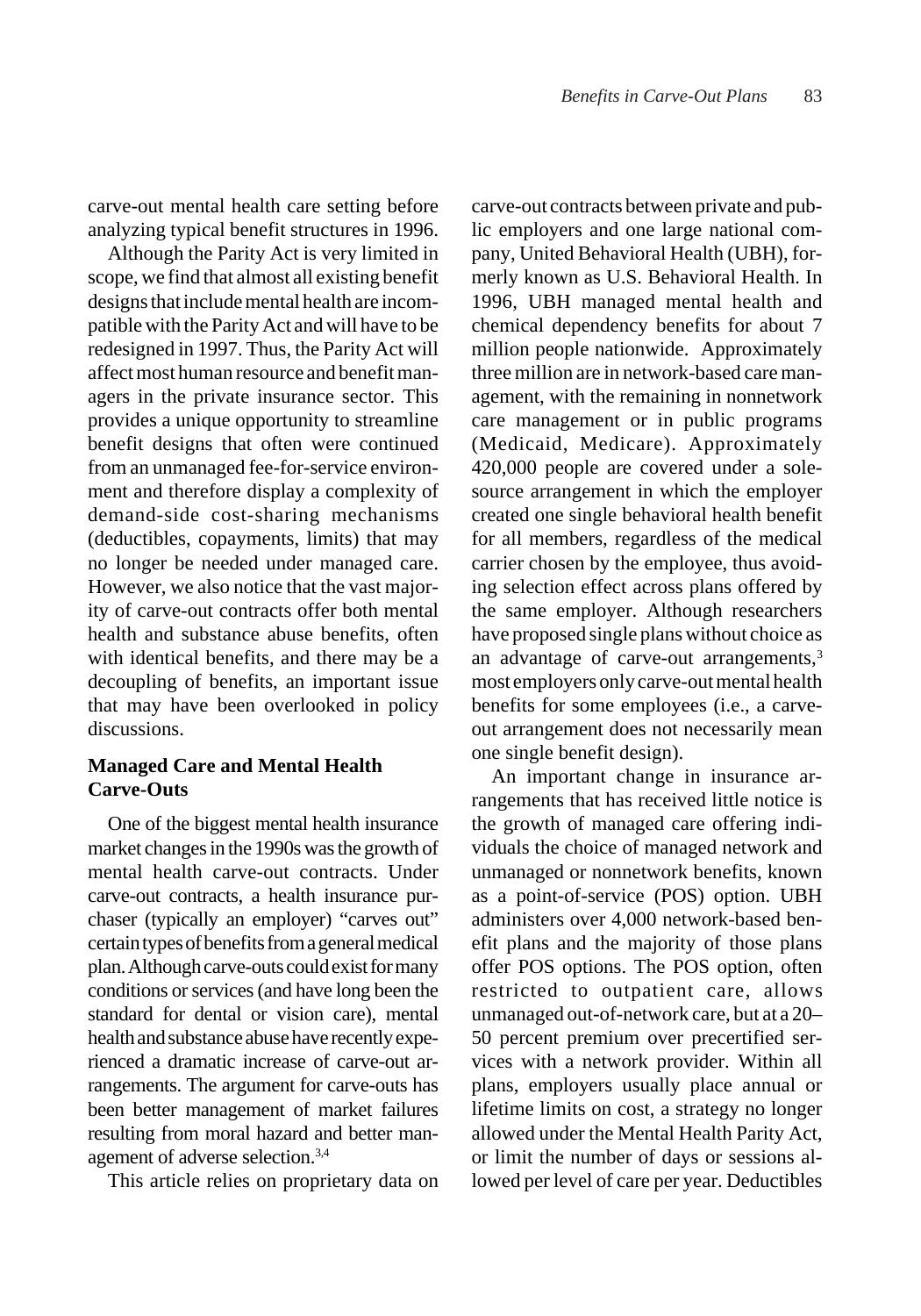and copayments also vary by benefit plan and those strategies will continue. Specific diagnostic exclusions are typically eliminated from the designs, although different limits may be placed on mental health versus chemical dependency benefits. Typically, employers grant carve-outs the authority to flexibly substitute benefits in order to extend and individualize each patient's care as needed within the defined limits.

Benefit designs are similar across carveouts because they primarily reflect employer preferences, but carve-out companies can differ in how they structure networks and case management. UBH relies completely on contracted independent providers and feefor-service payments and does not capitate or employ any provider, but such arrangements also exist in the market. The UBH network is comprised of nearly 35,000 mental health specialists (18% psychiatrists, 36% doctoral-level clinical psychologists, 30% clinical social workers, 16% other master's level counselors) and over 1,600 facilities. Mental health specialists must be licensed to practice independently by the state in which they practice, be members in good standing in the professional community, and have five years' experience. Approximately 85 percent of clinicians work independently while the remaining are affiliated with group practices or facilities. Payment for services is based on national rates and dependent on the provider's license, but there are no differences by geographic region. Contracted facilities must be licensed and accredited (by the Joint Commission on Accreditation of Healthcare Organizations or other accrediting organizations) and meet established standards regarding medical record keeping and compliance with contractual insurance requirements. Rates are established with each

applicable program within the facility and are negotiated to reflect community and industry rates. Providers' credentials, network status, license, and malpractice insurance are reexamined and verified at least every two years.

#### **The Mental Health Parity Act of 1996**

Although several attempts to mandate equal coverage for mental health had failed, supporters of mental health mandates were able to add an amendment (Title VII—Parity in the Application of Certain Limits to Mental Health Benefits) to an unlikely bill, the Departments of Veterans Affairs and Housing and Urban Development, and Independent Agencies Appropriations Act. The amendment, known as the Mental Health Parity Act, was signed by President Clinton on September 26, 1996 (P.L. 104-204). Despite all the rhetoric that suggested otherwise, the Mental Health Parity Act has a very limited scope. The Parity Act does not require employers to offer mental health coverage, only that dollar limits on coverage have to be equal to dollar limits on medical benefits *if* mental health coverage is offered. Nor does the Parity Act impose any conditions on deductibles, copayments, limits on days or visits, or require coverage for substance abuse, thus leaving employers and insurers many options to react to the law, including dropping mental health benefits completely. In addition, the law exempts plans if the application of the law would result in a cost increase of at least one percent of total medical costs and it exempts small employers (50 employees). The Parity Act also has a limited duration (1998–2001).

Many states already mandate that insurance policies cover mental health or sub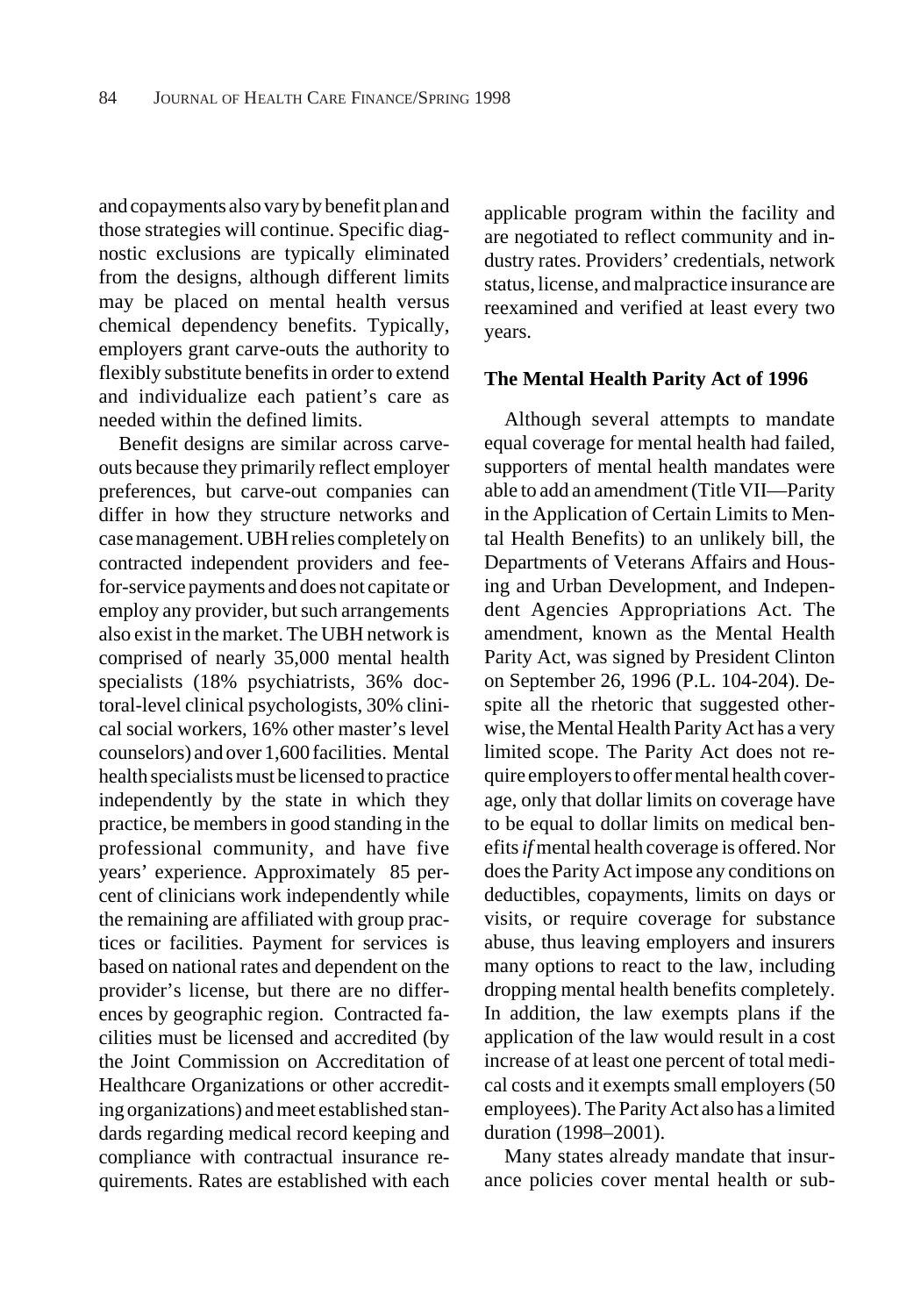stance abuse and such state mandates are generally more demanding (and costly) than the Parity Act. Moreover, more than 30 states are currently (spring 1997) considering their own versions of additional mental health legislation, many with stronger content including provisions about deductibles and copayments. However, state regulations do not apply to self-insured health plans, which are subject to the Employee Retirement Income Security Act of 1974 (ERISA). ERISA preempts states from regulating employer provisions of health plans, but states can regulate third party health insurers. Many large employers are self-insured, and about 40 percent of Americans with health coverage through a private employer are therefore in plans that are not subject to state mandates. The interaction with existing rules increases the impact of the Mental Health Parity Act, which does not preempt stronger state regulations, in the following two ways:

- 1. In states that mandate mental health benefits, the act raises limits for insurance plans, which cannot drop mental health coverage completely;
- 2. The Mental Health Parity Act also applies to self-insured plans that are not subject to state mandates.

# **The Anatomy of Benefit Designs under Managed Care**

One of the most striking features of benefit plans across employers is how unstandardized they are. Essentially, every one has its unique features in some dimension. This diversity reflects past attempts to manage moral hazard or adverse selection problems or to contain costs and suggests that employers are groping for a solution without reliable

information on the impact of design mechanisms. If reliable information about those impacts had been available, one would have seen more standardized benefits. In this section, we describe which design mechanisms are most commonly used and how they are impacted by the Parity Act.

There are two ways that benefits can be studied. The most common approach is surveys, for example, by Bureau of Labor Statistics or consulting firms such as Hay/Huggins or A. Foster Higgins. One major problem of survey research is to define questions that capture all relevant details of benefit designs, a serious limitation of surveys. Indeed, most surveys are extremely limited in their information about mental health and substance abuse benefits. The other approach is to study contracts and administrative data that contain complete information, which is the approach we have taken. The difficulty with this approach is data reduction to summarize the wealth of individual information.

We use a classification system that almost completely covers all practically relevant benefit designs. Each benefit design element has one value for each of the main categories in Table 1. Although we consider deductibles, stop loss provisions, and coverage limits as special cases of copayments for our analyses, we discuss them separately below.

We have information on 4,160 plans that were in operation at the end of 1996 (and several hundred terminated plans, which we deleted). Those plans fall into two broad categories: about 1/6 are Employee Assistance Programs (EAP) plans, which typically means three or five free visits to a mental health specialist, but no other coverage, and the remaining plans provide more comprehensive benefits. Although EAP plans are extremely limited, they are not considered in-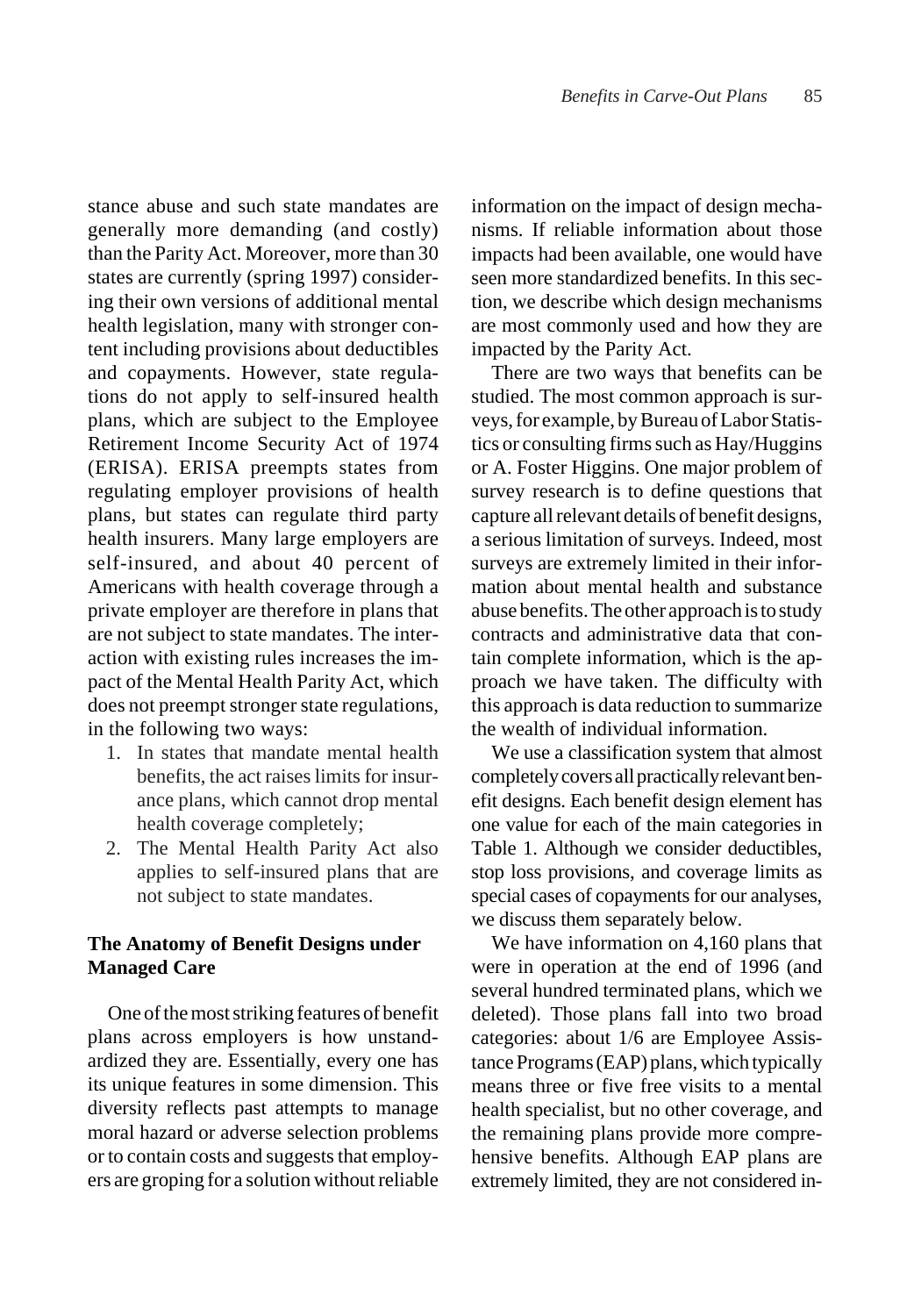**Table 1.** Taxonomy of benefits

| Type of                                                        | Number of<br>categories | <b>Examples</b>                                                                                                                                            |
|----------------------------------------------------------------|-------------------------|------------------------------------------------------------------------------------------------------------------------------------------------------------|
| 1. Service                                                     | 38                      | MH outpatient therapy, CD detox, MH assessment, MH/CD<br>day treatment                                                                                     |
| 2. Provider                                                    | 4                       | Network provider, indemnity                                                                                                                                |
| 3. Period                                                      | 7                       | Annual, day, 1st course of treatment, lifetime, visit                                                                                                      |
| 4. Measurement unit                                            | 5                       | Dollar amount, day, admission, session, course of treatment                                                                                                |
| 5. Threshold level<br>(transition between)<br>insurance tiers) | Continuous              | (The number measures when this tier of benefits)<br>becomes applicable; e.g., 5 might mean that this rate starts at<br>the 5th visit, 0 is not applicable) |
| 6. Patient responsibility                                      | Continuous              | Measures the copay amount, or coinsurance rate                                                                                                             |
| 7. Unit in which<br>patient responsibility<br>is measured      | 2                       | Dollar amount or percent of charges                                                                                                                        |

surance and are not affected by the Parity Act. Most of the more comprehensive plans cover both mental health and substance abuse services: only 21 of over 3,500 plans are limited to substance abuse care and only 13 plans are limited to mental health care.

## **Limits**

Common design features of mental health and substance abuse plans are limits, which directly counter the goal of insurance by shifting the risk of catastrophic expenses to the patient's family (or the public sector). Under the Parity Act, dollar limits will no longer be allowable for mental health, only for substance abuse, and most contracts need to be rewritten. An important reason for the widespread use of limits was to manage adverse selection because unlimited coverage would have attracted families that were most likely to have very high mental health costs.

Excluding plans that only provide EAP benefits, we find that there is an average of about four limits per plan. We counted 1,229 different types of limits in our data. This is puzzling because the goal of protecting the insurer (which in this data set generally means the employer offering those benefits) against cost outliers or adverse selection could have been achieved efficiently with a very small number of strategically chosen limits that also avoid creating undesirable incentives (such as low limits on outpatient use that could lead to substituting very costly inpatient care for the limited outpatient use). From an administrative point of view, this variety is inefficient. Although probably too minor to be noticed individually, across a large number of cases and contracts, this variety creates a costly administrative burden.

We classify limits by the first five dimensions in Table 1 (type of service, type of provider, time period, measurement unit, and threshold value); for limits, the last two dimensions are by definition 100 percent coinsurance (i.e., the patient is responsible for all charges exceeding the limit) and the amount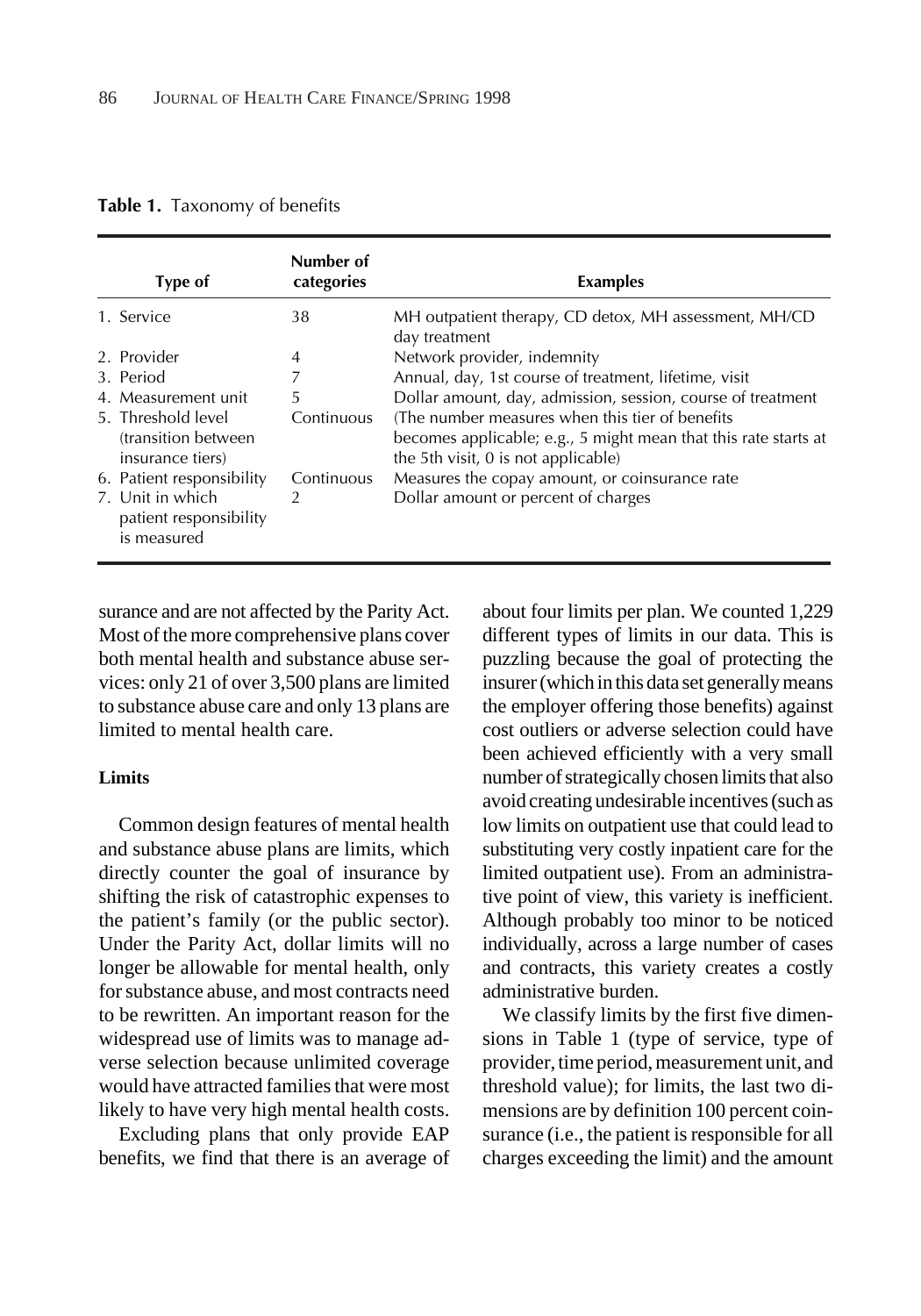| <b>Type of service</b> | Number<br>of limits | Percent |
|------------------------|---------------------|---------|
| MH & SA-outpatient     | 4,936               | 32.7    |
| MH & SA-inpatient      | 2,869               | 18.9    |
| MH & SA-all services   | 3,299               | 21.8    |
| MH only-outpatient     | 880                 | 5.8     |
| MH only-inpatient      | 707                 | 4.7     |
| MH only-all services   | 180                 | 1.2     |
| SA only-outpatient     | 430                 | 2.9     |
| SA only-detox          | 216                 | 1.4     |
| SA only-inpatient      | 1,225               | 8.1     |
| SA only-all services   | 380                 | 2.5     |
| Total                  | 15,122              | 100.0   |

**Table 2.** Type of services with limits

of the limit. Tables 2–5 provide some descriptive statistics on the distribution of limits. Table 2 summarizes limits by type of services (reflecting broader classes of services, our database distinguishes 38 types of services), Table 3 by type of provider, Table 4 by type of period, Table 5 by type of measurement unit.

Table 2 shows that about three-fourths of all limits are jointly for mental health and substance abuse. However, the Parity Act

**Table 4.** Utilization periods for which limits are defined\*

| Percent<br><b>Frequency</b> |
|-----------------------------|
| 66.0                        |
| 27.7                        |
| 2.8                         |
| 2.0                         |
| 1.5                         |
|                             |

\* Other limits are episodes, number of course of treatment; each type accounts for less than 1 percent of limits.

| <b>Period</b> | <b>Frequency</b> | <b>Percent</b> |
|---------------|------------------|----------------|
| All providers | 7,671            | 50.73          |
| Indemnity     | 96               | 0.63           |
| Nonnetwork    | 3,560            | 23.54          |
| Network       | 3795             | 25.10          |
| Total         | 15,122           | 100.00         |

**Table 3.** Provider type affected by limit

only affects mental health, thus possibly leading to a decoupling of benefits starting this year. Table 3 shows the high prevalence of POS options. The number of limits are evenly split between network and nonnetwork providers (although limits are typically lower for nonnetwork providers), about one-fourth each, or apply to both groups (half of all limits). About two-thirds of the limits are on an annual basis, and less than 30 percent are lifetime limits (Table 4). Limits on charges per day or per visit are rare (and probably not very effective) as are other types of limits. Finally, more than half the limits are expressed in dollars, with days for inpatient care (under 30 percent) the second most common category (Table 5). Although only dollar limits are

**Table 5.** Measurement units for limits

| Measure<br>definition<br>of limit | Number<br>of limits | <b>Percent</b><br>оf<br>all limits |  |
|-----------------------------------|---------------------|------------------------------------|--|
| <b>Dollars</b>                    | 7,641               | 50.5                               |  |
| Sessions                          | 2,700               | 17.9                               |  |
| Days                              | 4,169               | 27.6                               |  |
| Treatments                        | 612                 | 4.0                                |  |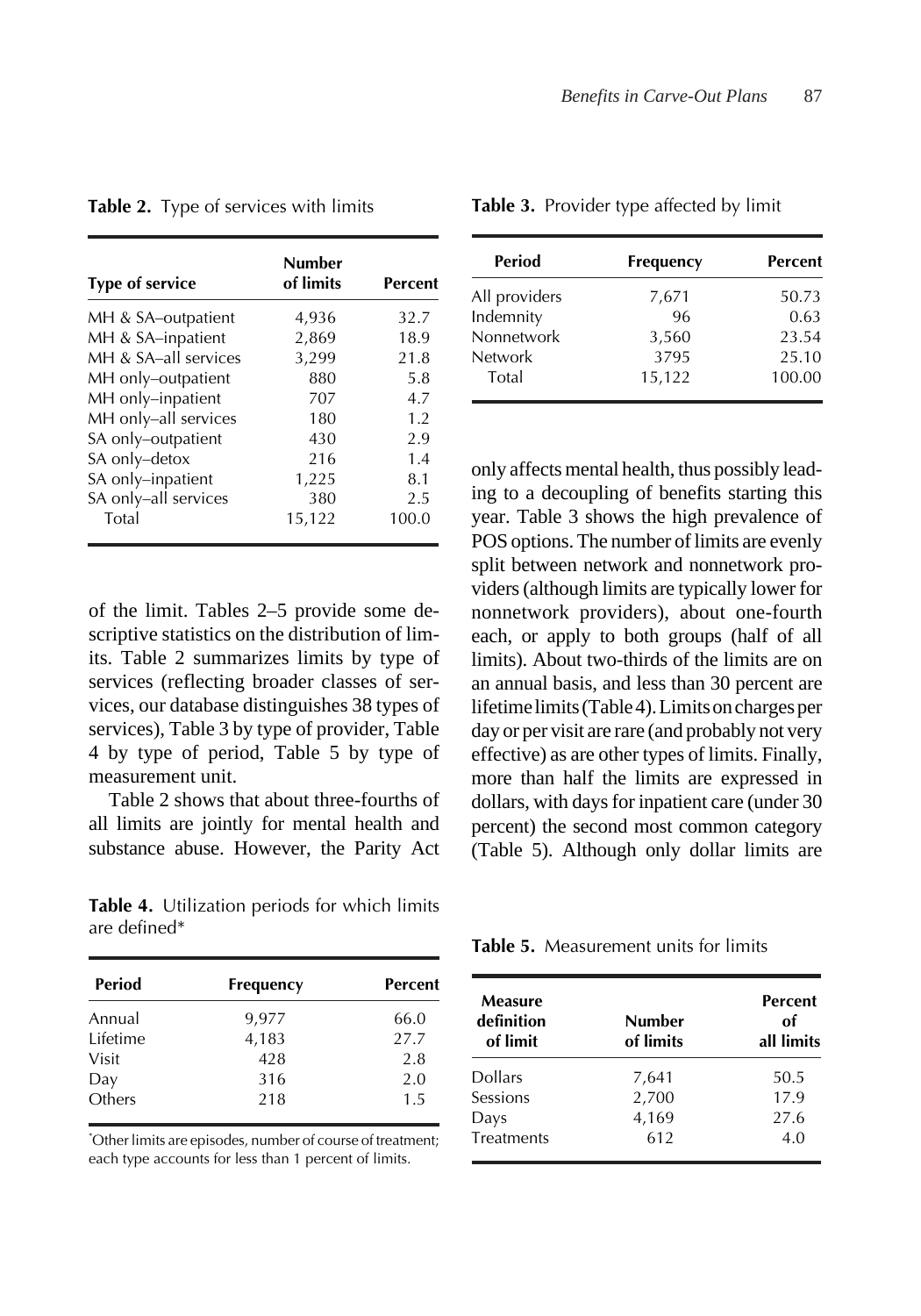subject to the provisions of the Parity Act, this affects almost 90 percent of all plans because most plans have dollar limits even if they have limits on inpatient days or outpatient sessions. Some outpatient care is limited by the number of visits, but dollar limits are more common. Limits on the number of treatments are primarily for substance abuse treatment, for example, a limit of two episodes of treatment.

The average annual limits are around \$20,000 for mental health care or mental health and substance abuse care jointly and the lifetime limits around \$60,000 and limits for substance abuse care are around \$11,000. In contrast, the average lifetime limit in medical plans is now over \$1 million.5 Figure 1 plots the distribution of annual limits (sum of all types of care, not individual limits on inpatient or outpatient care). About half of all limits are in the \$15,000–20,000 range and less than one percent are over \$50,000. In contrast, less than one percent of medical plans have limits under \$100,000.5

#### **Deductibles**

Deductibles are an initial threshold amount for eligible services that the enrollee has to pay before insurance covers additional services. The problem with deductibles is that they discourage early access for problems and it might be rational for an individual to delay seeking care even if that increases the risks of much more costly interventions later (such as hospitalizations). Thus, in contrast to fire or accident insurance, deductibles may not be an efficient design feature for health insurance.

In our sample of carve-out plans, deductibles are very common for unmanaged services by nonnetwork providers (over



**Figure 1.** Distribution of annual limits (total for all services).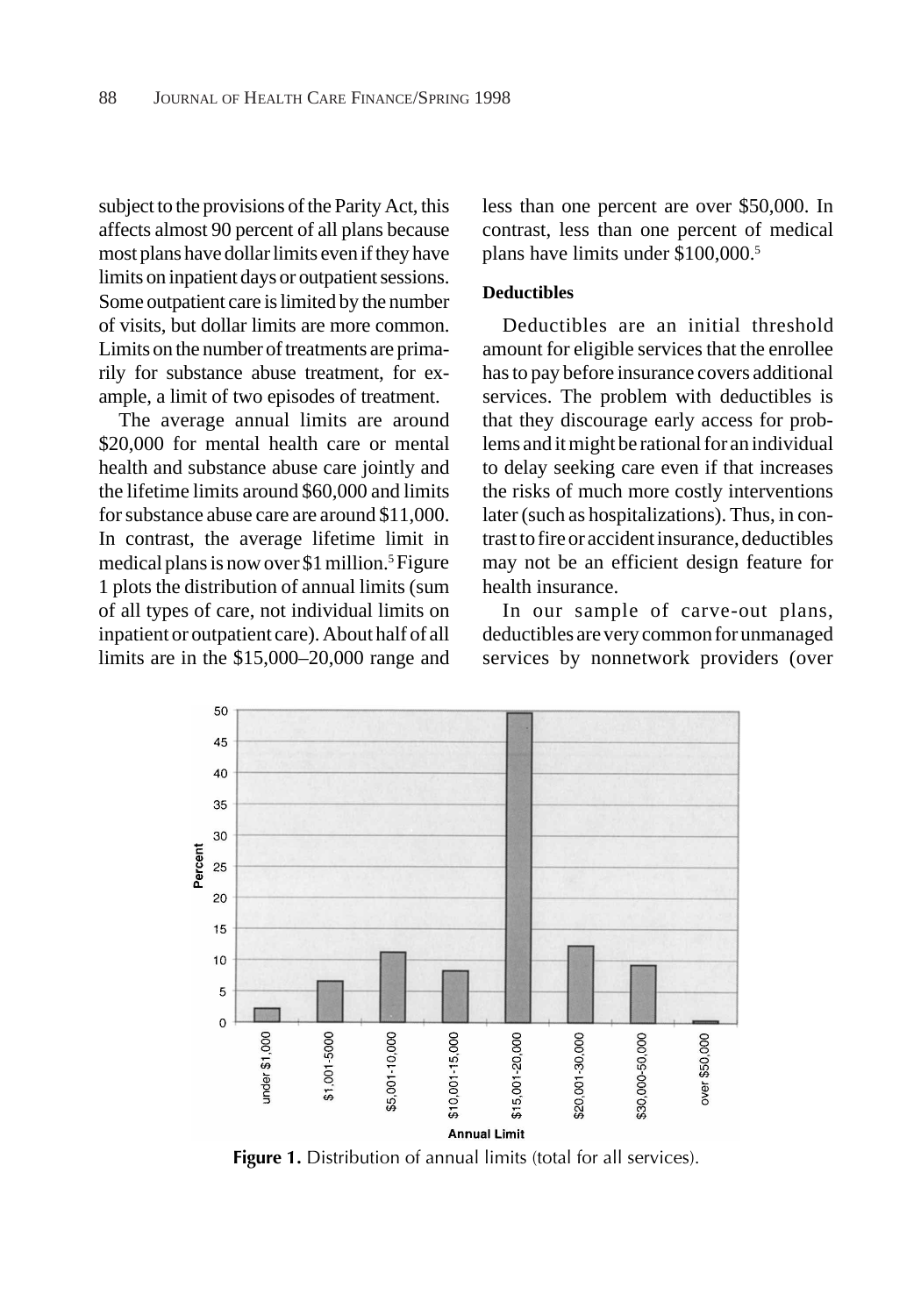

**Figure 2.** Annual family deductibles by type of provider.

90%), but rarely exist for managed network services (10–20%). This difference by type of provider reflects both the fact that care management is a supply-side strategy to manage moral hazard and therefore substitutes for deductibles and the fact that many plans offer a POS option and try to discourage use of nonnetwork services. Figure 2 shows the distribution of family deductibles for network and nonnetwork services (individual deductibles; are usually half the amount of family deductibles; this is a distinction not captured by our classification scheme in Table 1). When they exist, deductibles tend to be substantially higher than deductibles in medical [non–health maintenance organization (HMO)] plans. In 1993, among medical plans, only 5–10 percent had deductibles over \$300 and the modal deductible was \$100.<sup>5</sup> In contrast, in our sample of behavioral health plans, 80 percent of the nonnetwork deductibles for

mental health and substance abuse are over \$300 in this sample and the modal deductible is \$250 (individual deductible) and \$500 (family deductible).

## **Stop-loss provisions limiting out-of-pocket spending**

Stop-loss provisions, which shift all additional health care costs to the insurer, are the opposite of deductibles and limits, which shift the responsibility of all initial or additional health care costs to the enrollee. To protect enrollees against catastrophic financial losses, more than 80 percent of medical (non-HMO) plans limit the maximum annual out-of-pocket expenses for covered services. In 1993, the average dollar stop-loss provision was around \$2,500 in medical plans.<sup>5</sup>

In contrast, we find that 70 percent of nonnetwork and almost 90 percent of network behavioral health benefits have no such limit on enrollee out-of-pocket spending. Fig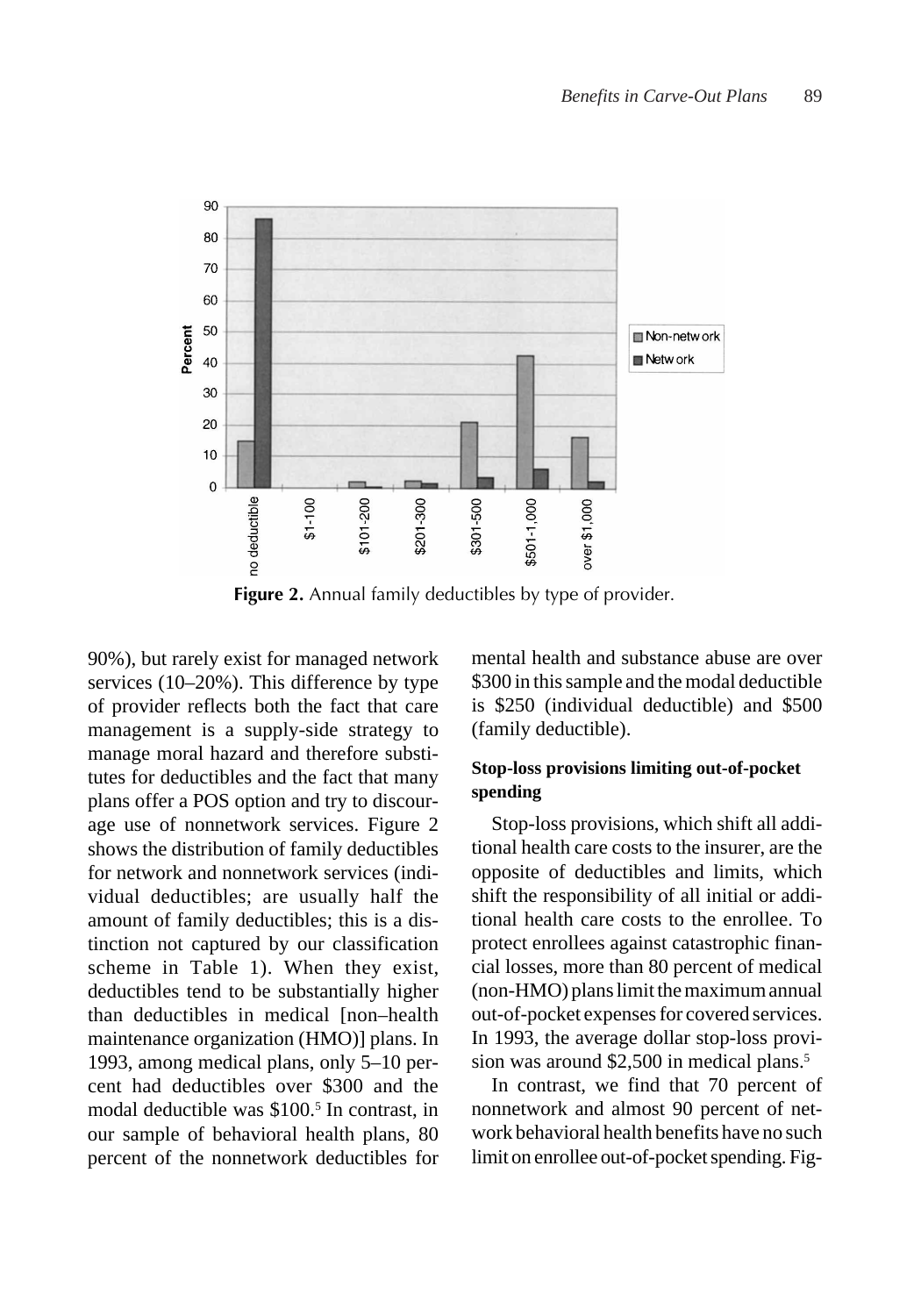ure 3 graphs the distribution of family stoploss amounts when such provisions exist.

The existence of stop-loss provisions in behavioral health plans together with relatively low limits on covered benefits appears contradictory. In fact, given the almost universal use of limits, one would have expected no stop-loss provisions at all. We have found plans with substantial coinsurance rates (40–50%), which suddenly drop to zero as the enrollee hits the stop-loss limit and then suddenly increases to 100 percent after only a few thousand dollars of additional benefits as the limit on covered services is exceeded. If the goal is to protect the enrollee against substantial expenses (the reason for limiting out-of-pocket expenses through stop-loss provisions), such schemes make little sense. These incoherent combinations of coverage limits, deductibles, and outof-pocket spending limits reflect the haphazard way in which behavioral health benefits have been developed.

#### **Copayments and coinsurance**

Copayments can be a fixed amount that the patient has to pay for each service (e.g., \$10 per visit) or a proportional amount that the patient has to pay (e.g., 20% of charges). The latter is often termed coinsurance. On average, each plan has four to five different types of copayments for different services. At first, the variation in copayments with several hundred different structures appears as confusing as the variation in limits. However, 80 percent fall into three broad groups:

- 1. a fixed copayment per inpatient stay for network services
- 2. a fixed copayment per session for network services
- 3. a fixed coinsurance rate for network and nonnetwork services

Table 6 summarizes the distribution of the most common copayment/insurance types. For Table 6, we collapse the service catego-



**Figure 3.** Annual family stop-loss by type of provider.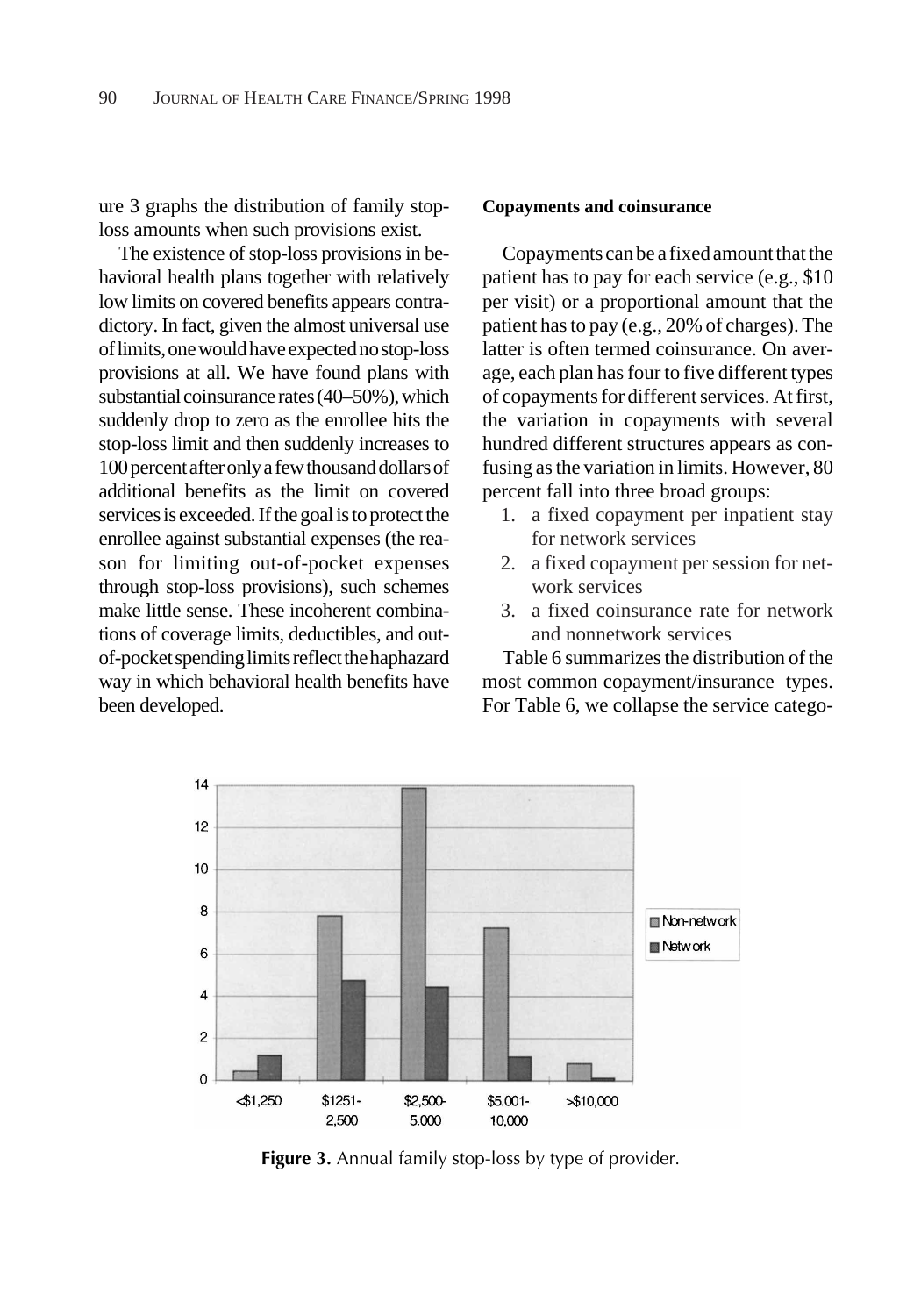| Service* | <b>Network</b><br>provider | Copay or<br>insurance | Mean  | 25 <sub>th</sub><br>percentile | Median | 75th<br>percentile |
|----------|----------------------------|-----------------------|-------|--------------------------------|--------|--------------------|
| In       | Yes                        | \$                    | \$174 | \$100                          | \$200  | \$200              |
| Out      | Yes                        | \$                    | \$18  | \$10                           | \$20   | \$25               |
| In       | No.                        | $\%$                  | 31%   | 20%                            | 35%    | 40%                |
| Out      | No                         | $\%$                  | 43%   | 30%                            | 50%    | 50%                |
| In       | Yes                        | $\%$                  | 11%   | $0\%$                          | $0\%$  | 15%                |
| Out      | Yes                        | $\%$                  | 9%    | 10%                            | 20%    | 20%                |

**Table 6.** Most common copayment and coinsurance types

\* Inpatient dollar amounts are per admission, outpatient dollar amounts per visit.

ries into two (inpatient and outpatient) and the provider categories into network and nonnetwork providers. We only considered initial copay/insurance rates here, a small group of plans has changes in those rates with increasing utilization (in addition to the changes caused by limits, deductibles, or stop loss provisions), but this is not very common.

Fixed copayment amounts are typical for network services, but not for nonnetwork services, which generally involve coinsurance. Fixed copayments for network services tend to be relatively low; the median is a \$20 copay for outpatient visits and a \$200 copay for an inpatient admission. This roughly corresponds to a 25 percent coinsurance rate for outpatient services and a 5 percent coinsurance rate for inpatient services, which is a little bit higher than the rates for network services with coinsurance rates. The biggest difference, however, is between network and non-network copayments and Figure 4 highlights those differences for inpatient and outpatient utilization. A substantial number of enrollees have zero coinsurance for network outpatient services, which is not clear in Table 6.

### ●●●

This article discussed the Parity Act and described our data sources on managed care. We analyzed benefits in about 4,000 carveout plans, almost all of which cover both mental health and substance abuse services, often with identical limits. The Parity Act may lead to a decoupling of those two types of benefits, an issue that has not received much attention in the discussion.

Overall, the diversity in designs across plans and complexity within individual plans reflects past attempts to manage moral hazard or adverse selection problems or to contain costs. Most of these benefit designs were probably initially developed in an unmanaged fee-for-service environment. Under managed care, the need for deductibles, limits, or other demand-side cost-sharing mechanisms may have diminished and restructuring outdated designs could benefit both enrollees and employers. Almost 90 percent of all plans are inconsistent with the current legislation and need to be rewritten in the coming year, which provides a unique opportunity to make benefit design more efficient. However, better information on the